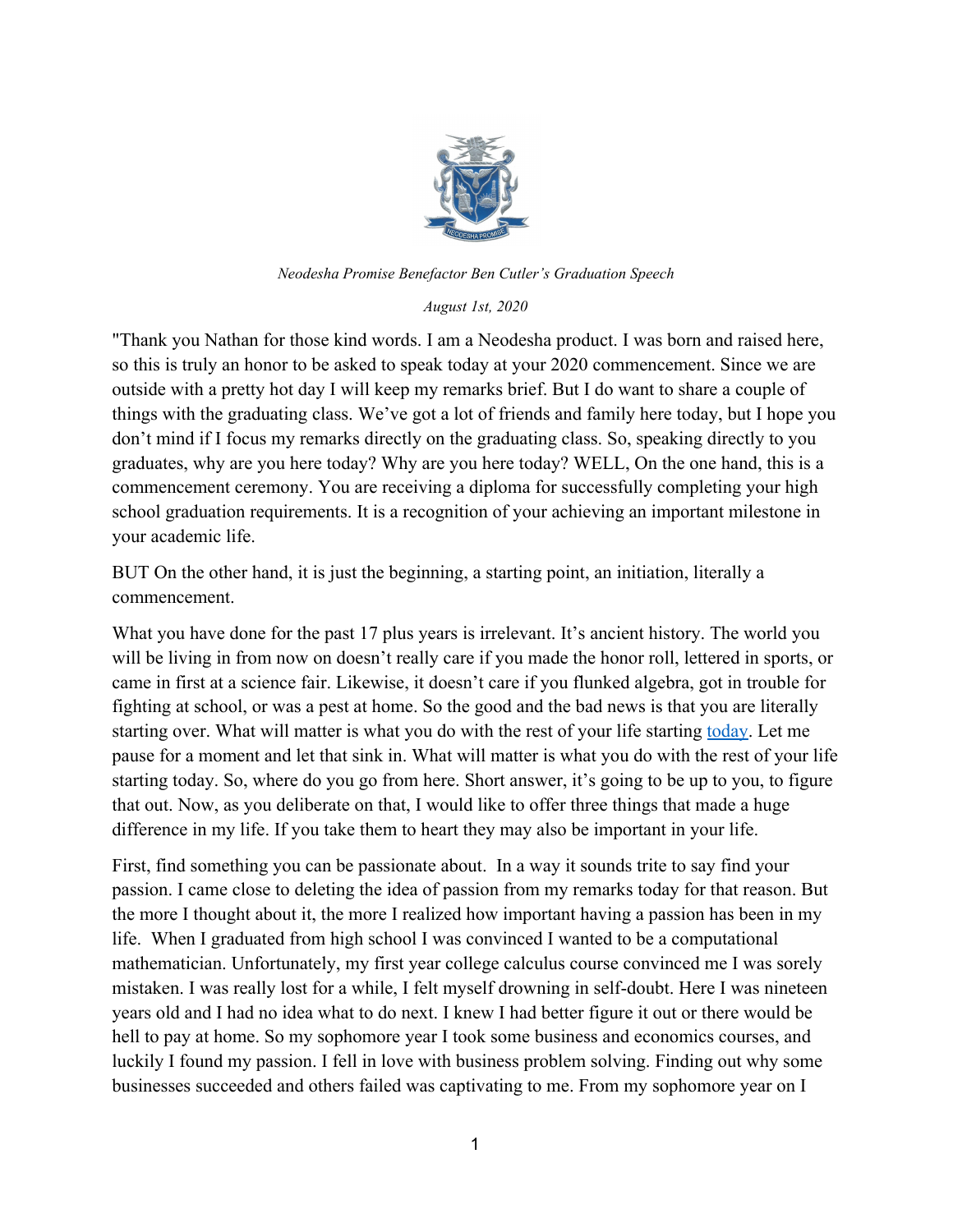became a business problem solver. And I spent four more years studying how to do that and then 47 years applying that in figuring out how to make a business more successful. And what was amazing to me, people paid me to do what I loved doing. Not one day did I ever wake up feeling like I had to go to work. I woke up every day excited to go and have fun solving problems. So, my hope for each of you is that you can find out what you can be passionate about. I know from reading your scholarship essays, that some of you think you have that figured out. You have a clear idea of where your passion is at least today. Many of you don't yet have a clue. That's OK you have plenty of time to figure it out. But all of you need to get comfortable with the fact that your passion may change as you mature and gain experience. My point is whether you aspire to have a career as a plumber or electrician or aspire to be an engineer, a teacher or a business person having a passion about that career is what counts. I have met so many people who are miserable in their job because it doesn't meet the passion test. I don't wish that on any of you graduates, so give this some serious thought, please.

 Second, develop a relationship with a mentor. AND, don't be embarrassed to ask someone you think you can trust to be a mentor to you. I was lucky enough to have several when I was growing up here in Neodesha. Ray Heller, Murlin Blackstun, Bud Osterbuhr all gave me terrific advice and counsel. They helped me avoid making some really bad decisions. Now you may be saying to yourself, why would I possibly need that kind of help. I just graduated from high school. I'm smart enough to take care of myself. I don't need any help. Well let me disabuse you of that kind of thinking. I can assure you that growing up in Neodesha, Kansas has not in any way prepared you for the big bad world out there. You have no clue what is in front of you. You lack the wisdom others have developed over years of making good and bad choices and then having to live with the consequences. So again, my suggestion, find a mentor. Mentors don't drop in your lap. You need to search them out and that again may take some time. But a mentor can be a huge asset to you.

I had great mentors throughout my career and still have a mentor today even though I am retired. I know my mentors made a huge difference in my life. Let me provide some context for my last suggestion. I have been blessed to have worked for and with some incredibly successful people over my career. And, I have spent a lot of time studying why some people were successful and others weren't. What I discovered was that successful people make a habit of exceeding expectations. I mean, they wake up each and every day with the intent of exceeding the expectations of the people they associate with. It becomes ingrained in the way they approach everything. They are constantly raising the bar. But listen, exceeding expectations is not as easy as it sounds. Most of us do a lousy job of being clear as to what our expectations are for those around us. As proof, take this little test when you go home. Don't put it off too long, so do it within the week. Write down a list of what you expect from your mom and another list as to what you expect of your dad. Then also do a list of what you think your mom and your dad expect of you. You need to be as specific as you can as to your expectations. At minimum you should fill out an entire page so you need to give this some serious thought. Then ask your mom and dad to do the same. One page on what they think you expect of them and another on what they expect